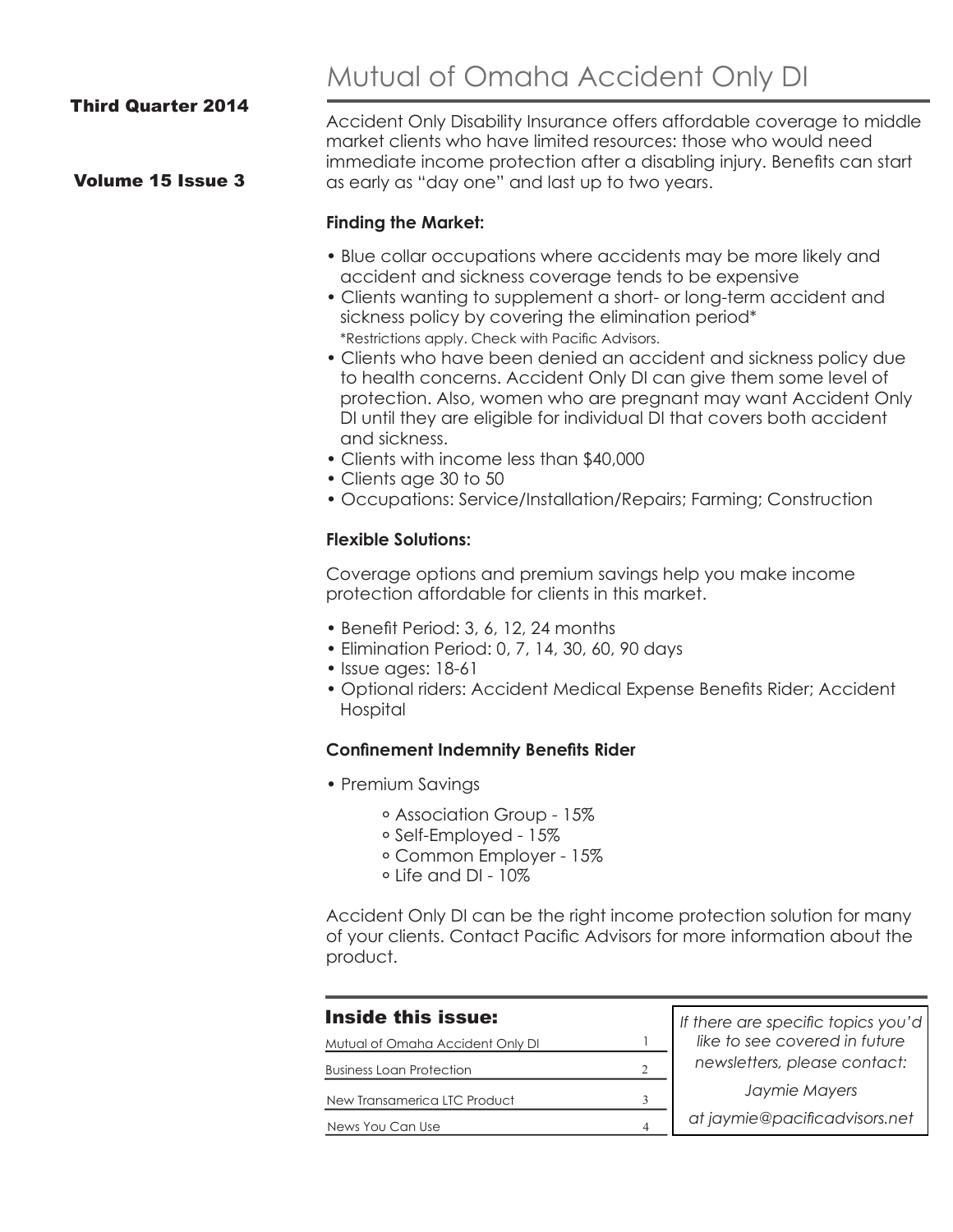Banks' lending practices for businesses have continued to change. There are more restrictions and many financial institutions are now requiring Disability Insurance to be in-force prior to funds being released. Business Loan Protection is specifically designed to cover business-related loan obligations during the owner's total disability and provides benefits up to \$20,000/month. Types of loans protected include those taken out to cover:

- The purchase of a practice or existing business
- The purchase of a large piece of equipment
- The expansion of the business or practice
- Facility renovations and improvements
- An increase in working capital or build up of inventory
- The purchase of a building or land (must be purchased for the sole use of the business)

The loan obligation should be in the form of a Term, Variable Rate, Commercial Mortgage or Lease Financing Loan.

## **How it pays:**

Benefits are payable to a lost payee when the insured meets the policy's definition of a Total Disability: unable to perform the substantial and material duties of your occupation and are not working. Benefits are sent on the first loan payment date after the elimination period is satisfied and continue during the benefit period.

## **Specifics include:**

- **Benefit Maximum:** \$2 million
- **Benefit Period:** End of the financial obligation or earlier (3-year minimum), but not to exceed the Overhead Expense (OE) policy's age 65 policy anniversary
- **Issue Ages:** 18-60
- **Elimination Periods:** 30, 60, 90, 180 or 365 days
- **Occupation Classes:** 3A/3A-M and above
- **Sales Programs Available:** Fully Underwritten, Association, Simplified, Multi-Life, GSI
- **Discounts Available:** 10% Select Occupation, 20% Multi-Life (based on gender-distinct rates), 10% Association
- **Multiple Loans:** If the client has more than one business-related loan obligation to cover, multiple OE insurance policies must be purchased with the Business Loan Protection rider selected. The policy can be issued with a zero dollar OF insurance benefit

## **Underwriting Guidelines**

## **Financial Verification:**

- Completed OE statement that must be submitted with the application
- Prior year's business federal income tax return or Profit and Loss Statement for the last 12 months if in-force and applied OE exceeds \$10,000/month
- Copy of loan contract/agreements
- Must qualify under the earned income guidelines for OE insurance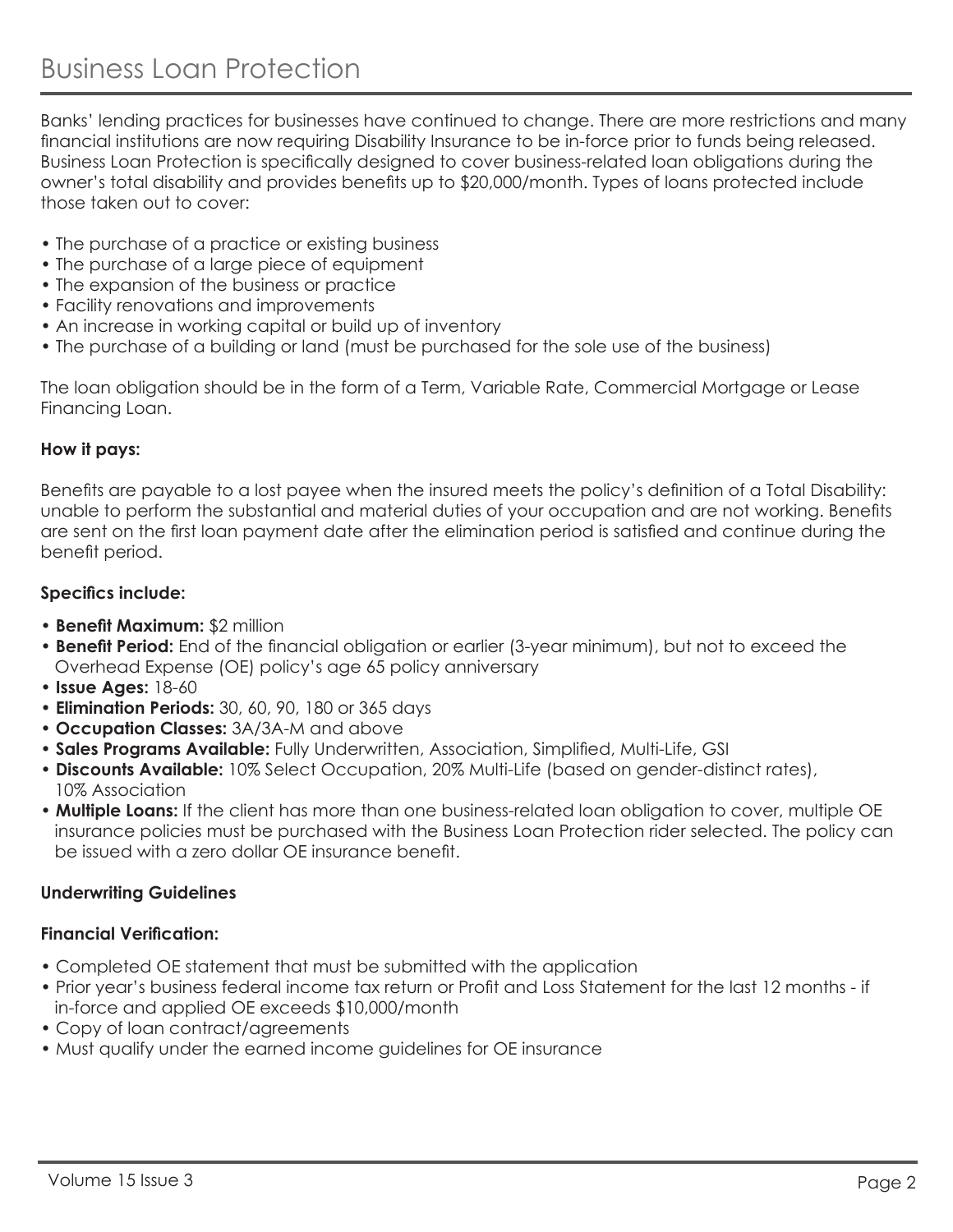**Transamerica Secure** is a new comprehensive stand-alone product that is designed to attract the majority of Americans, middle-class working families. The new product brings affordable LTCi to consumers who want to help protect their assets - primarily their homes - in the event of a long-term care crisis. Transamerica Secure<sub>®</sub> addresses the LTCi basics with easy-to-understand Pool of Money plans designed for the middle market. The new offering pre-packages their most popular benefits and riders, which highlights what makes their stand-alone policies different. Some of the most popular benefits and riders are:

# **0-Day Elimination Benefits**

Your clients can stay in their homes with no waiting periods and no extra premiums.

## **Cash Benefit with 0-Day Elimination Period**

It provides your clients with the immediate financial assistance they depend on.

## **Included with all stand-alone LTCi policies at no additional charge:**

- Lump sum monthly payment of 1/3 the Monthly Benefit in lieu of all other benefits that month
- No receipts required

## **Optional Care Coordination**

Claimants receive cost-free access to a guide for local care resources:

- Create an assessment of needs
- Develop an individualized plan
- Assist with securing required documents

## **Benefit Increase Options**

Helps your clients keep up with the rising cost of care with a variety of benefit increase options (BIOs):

## • **Step-Rated BIO:**

With a Step-Rated BIO, your clients start with lower initial premiums than with a traditional compound BIO. Benefits and premiums automatically increase at a 3% or 5% compound rate each year. This flexible BIO gives your clients the control to temporarily or permanently stop the coming year's increases.

## *Sales Idea: Especially suited for your cost-concious clients. Emphasize the stop/start flexibility and savings in the early years.*

## • **Tailored BIO**

 A Tailored BIO automatically adjusts the way benefits are increased as your clients enter different stages of life. Prior to age 65, benefit amounts will increase on the policy anniversary by 5% compound. Between ages 61 to 76, benefit amounts will increase by 3% compound and benefit amounts will not increase after your client's 76th birthday. *\*Available for TransCare III® policies only.*

## *Sales Idea: Especially suited for younger clients who want to lock in higher growth in the earlier years and who prefer premiums designed to be level.*

# • **Compound BIO**

 A traditional Compound BIO increases the Maximum Daily Benefit and the Pool of Money (less any claims paid) by 3% or 5% of its *current* value each year.

# *Sales Idea: Especially suited for clients who want premiums designed to remain level.*

# • **Deferred BIO**

 If your clients don't select a BIO Rider at policy issue, they have the option to add a BIO later without evidence of insurability, as long as they have not had a claim and are not currently eligible to claim. Deferred BIO is automatically included if no BIO Rider is selected. Policy holders will have the option to select a BIO within 90 days prior to the first, third and fifth anniversary of their policy.

# *Sales Idea: Especially suited for your clients who may want to add inflation protection later.*